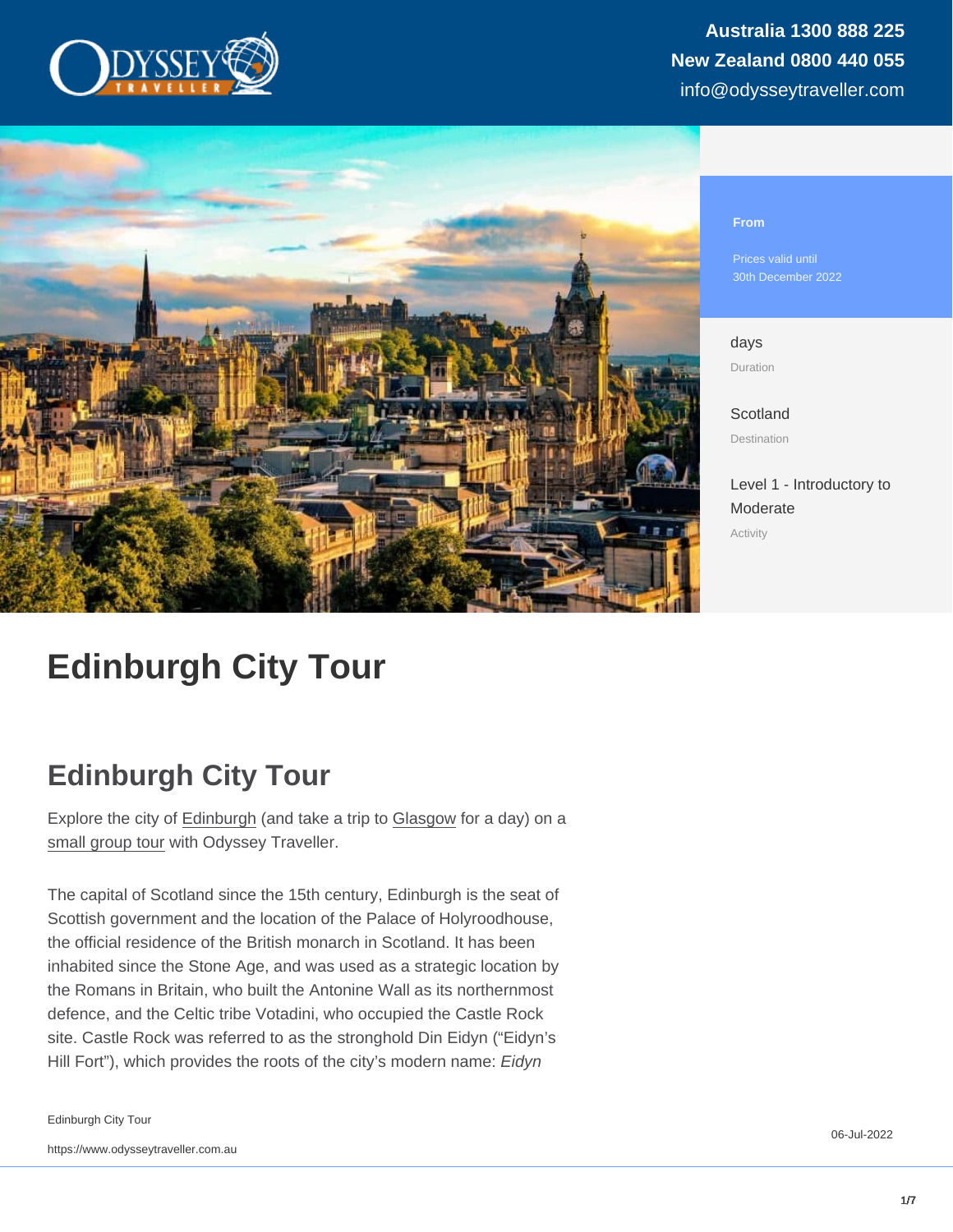and burh, which means "fortress".

This small group tour is offered to travellers who are seeking a five-day extension in the city as part of one of the Odyssey Traveller small group escorted tours.

The tour stays in a centrally located hotel in Edinburgh. Each day we set out on a trip to explore various parts of the city, typically using public transport, taxis and the rail network to reach the destinations selected, taking in 2-3 key features or attractions of the city. We will be aided by knowledgeable, local tour guides who share the ancient, classical, and recent history of the city with the group as we explore.

## Typical Edinburgh City Tour Highlights:

- Castle Rock is now the site of Edinburgh Castle , which dominates the skyline of the city and is only one of the many attractions on offer. Edinburgh Castle is home to the Scottish Crown Jewels and the National War Museum of Scotland , and is often included in [our tours](https://www.odysseytraveller.com/destinations/british-isles/scotland/) that stop in Edinburgh due to its historical importance and medieval splendour. The One o'Clock gun is fired from the castle (except on Sundays, Good Friday, and Christmas) in a time-keeping tradition that dates back to 1861.
- Every Saturday, the Castle Terrace in the shadow of the fortress hosts the Edinburgh Farmers' Market . Here you will find more than 50 specialist producers selling Scottish venison, organic mushrooms from the Highlands, handmade pies and other Scottish specialities. The castle is at one end of the Royal Mile , which runs downhill and ends at the Palace of Holyroodhouse . The Royal Mile in itself is an attraction, with its cobbled streets and wynds (minor streets) branching out of the main road, as well as countless historic buildings including the Parliament and St Giles Cathedral. The history of the Royal Mile will be shared by a local tour guide.

Edinburgh City Tour

https://www.odysseytraveller.com.au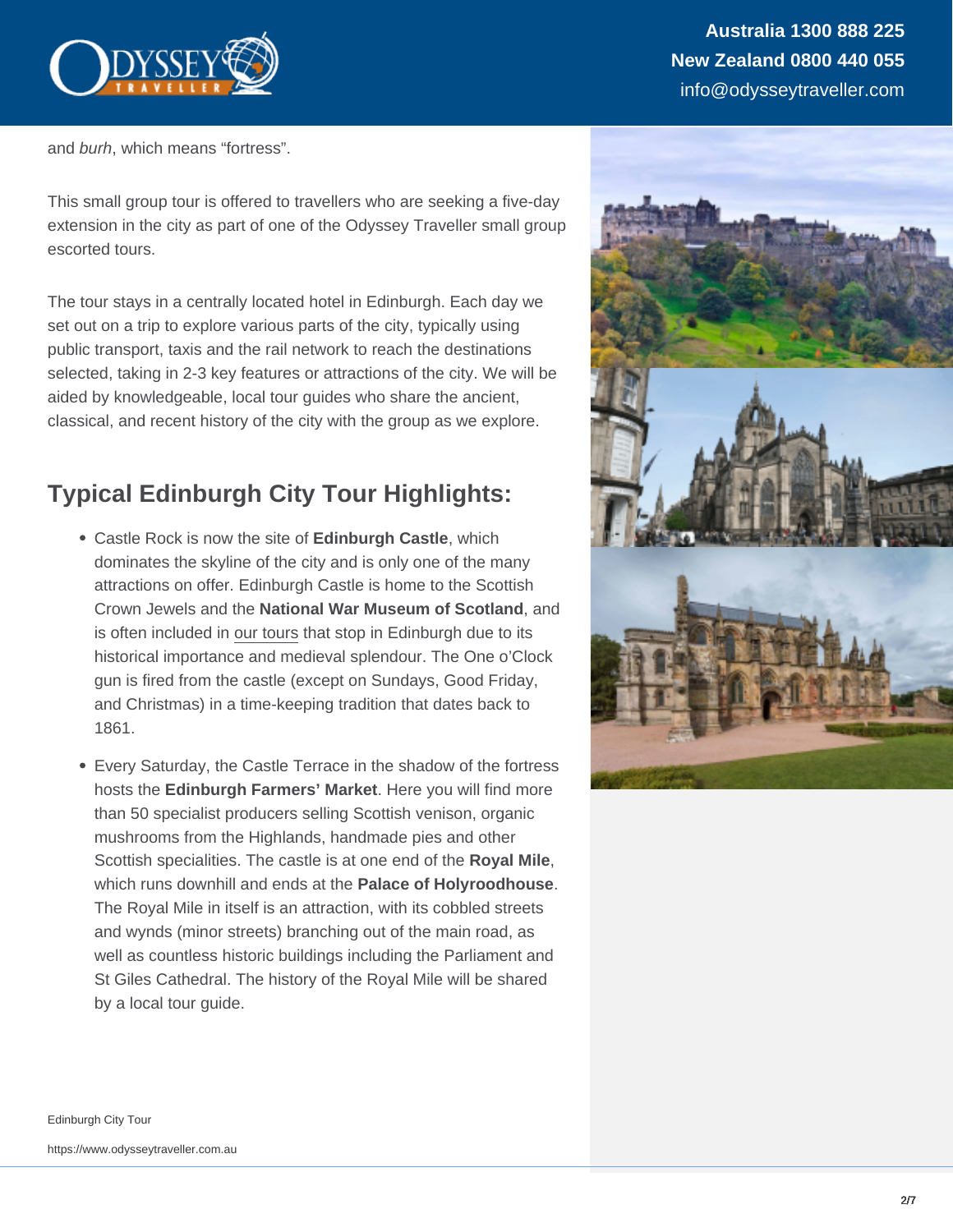- Part of the Palace of Holyroodhouse is Holyrood Park, which in the 12th century was a royal park and a hunting estate. Now a public park, this hilly, natural sanctuary is just a few minutes' walk from the Royal Mile. The park is a perfect place to stretch your legs and relax, with its well-maintained paths to Edinburgh's highest point, Arthur's Seat. This peak provides an unforgettable panoramic view of the city.
- Travel to Dundee for the day to visit the V&A as well as Scott's ship Discovery.
- High tea at the Signet Library in Parliament Square
- Spend one day in Glasgow taking in the Kelvingrove Art Gallery with its famous Salvador Dali, as well as a guided tour of Merchant City.
- Travelling by train to the seaside University town of St Andrews and enjoy beautiful landscapes on the road.

### Articles about Scotland published by Odyssey Traveller

The following list of articles published by odyssey Traveller for mature aged and senior travellers to maximise their knowledge and enjoyment of Scotland when visiting;

- [Visiting Scotland](https://www.odysseytraveller.com/articles/scotland-standing-stones-neolithic-history-and-whisky/)
- [Scotland & Scotch Whisky](https://www.odysseytraveller.com/articles/history-of-scotch-whisky/)
- [Visiting Edinburgh places to consider visiting](https://www.odysseytraveller.com/articles/visiting-edinburgh/)
- [Country Spotlight; Scotland](https://www.odysseytraveller.com/articles/country-spotlight-scotland/)

See all the articles published on [Scotland](https://www.odysseytraveller.com/british-isles/scotland/) by Odyssey Traveller. Our country profile also has more useful information on [Scotland.](https://www.odysseytraveller.com/destinations/british-isles/scotland/)

External articles about the City of Edinburgh and Scotland for travellers.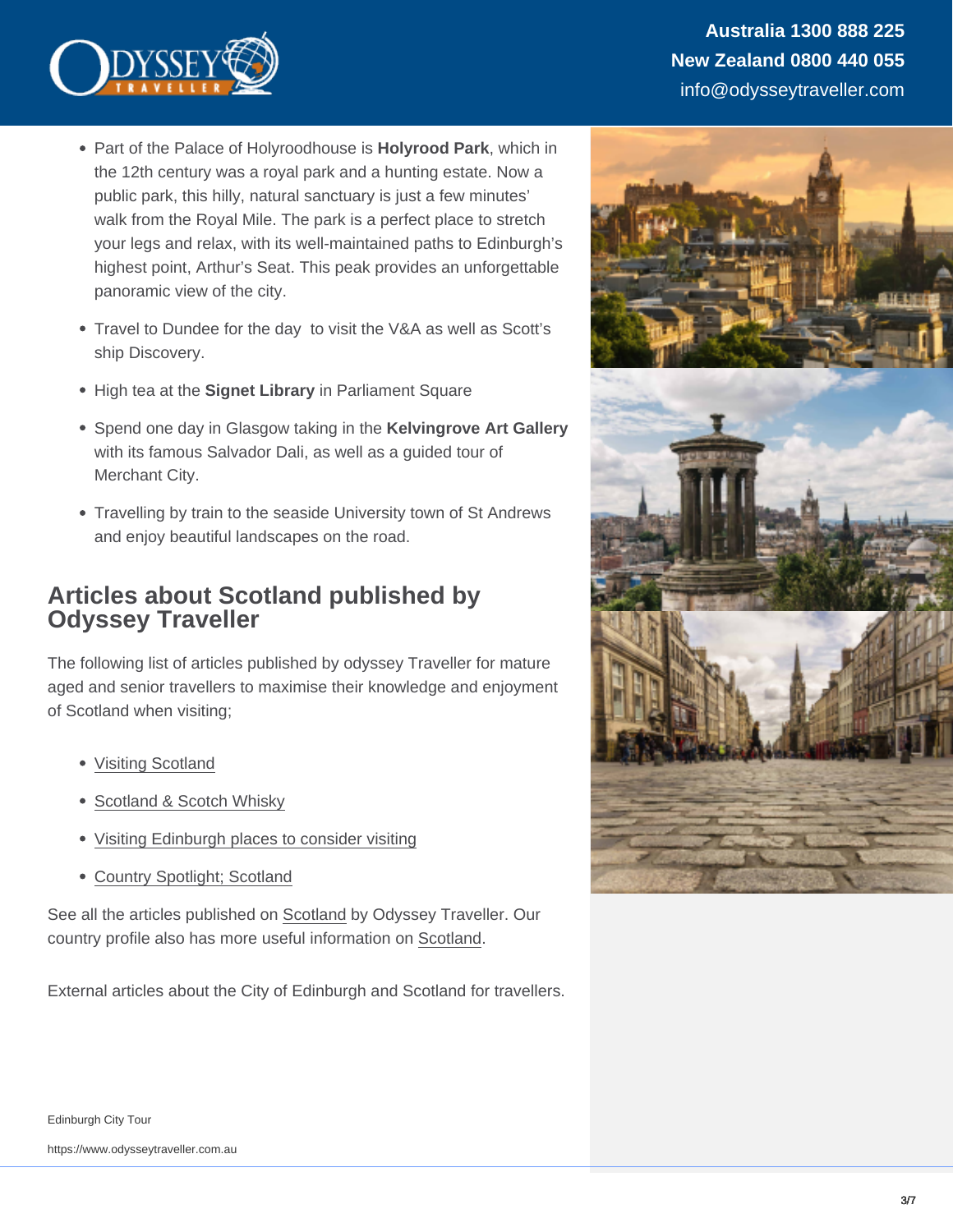• History of Edinburgh Castle

For more details, click the 'Top 5' or 'Itinerary' buttons above! If you're keen to experience this tour, [please call](https://www.odysseytraveller.com/contact-us/) or [send an email.](mailto:info@odysseytravel.com.au) Or, to book, simply fill in the form on the right hand side of this page.

- [Terms and conditions applicable for booking an Odyssey](https://www.odysseytraveller.com/terms-conditions/) [Traveller tour.](https://www.odysseytraveller.com/terms-conditions/)
- [FAQ's about Odyssey Traveller](https://www.odysseytraveller.com/faqs-odyssey-traveller/)

## **Highlights**

- 1. Explore key places in Edinburgh to gain an understanding of this historic city.
- 2. Travel to Glasgow for a day by train to enjoy a day exploring Merchant city. See Christ of St John at Kelvingrove.
- 3. Take high tea in the Signet library
- 4. Walk the Royal mile of Edinburgh, enjoy a tour of Edinburgh's art gallery
- 5. Travel to Dundee to see the V&A museum.

## **Itinerary**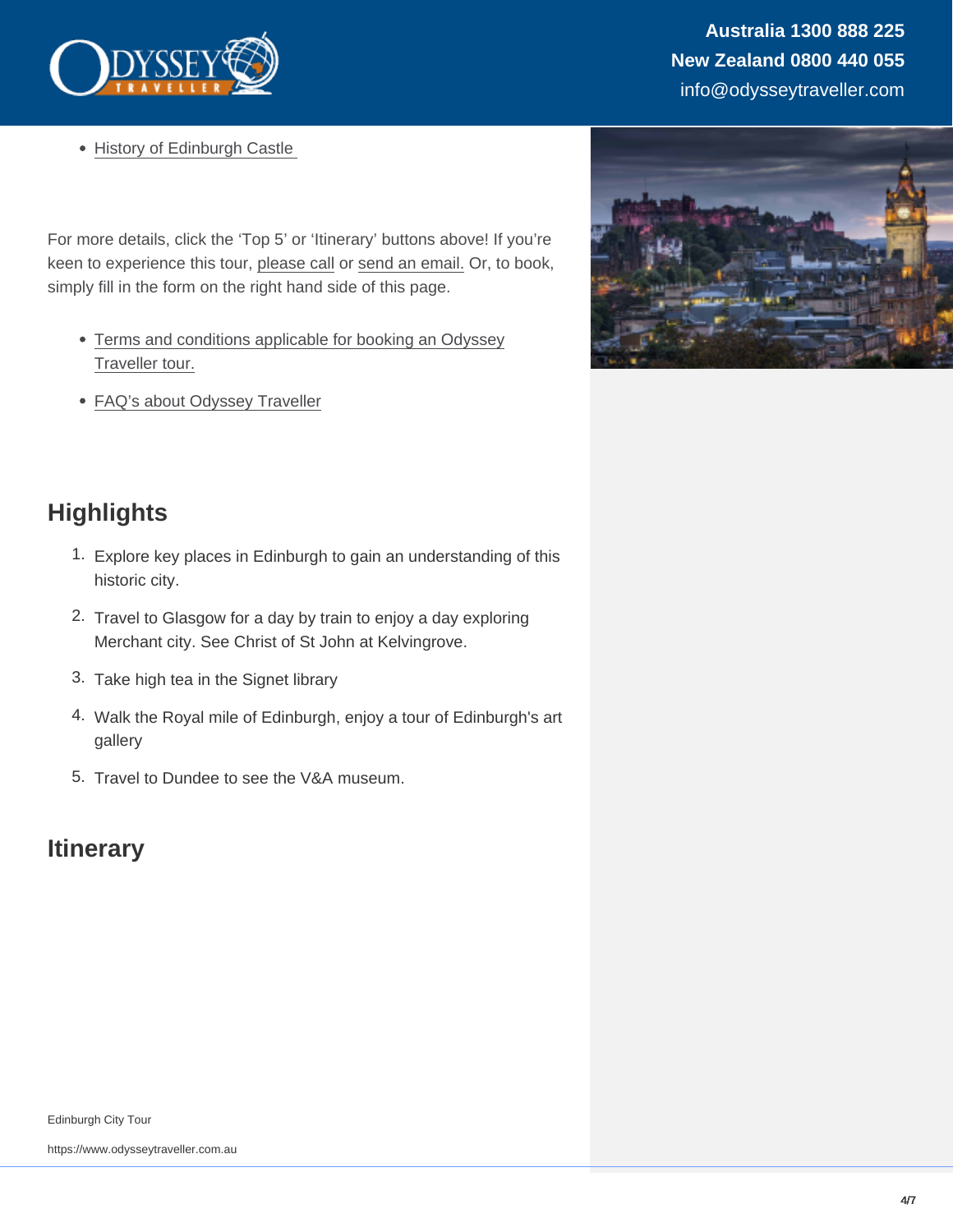

#### **Day 1**

**Locations:** Edinburgh

#### **Overview:**

Full day exploring Edinburgh on foot and public transport with local guides.

#### **Accommodation:**

Motel One Royal, Edinburgh Royal Mile.

#### **Day 2**

**Locations:** Edinburgh

#### **Overview:**

Full day exploring Edinburgh on foot and public transport with local guides.

#### **Accommodation:**

Motel One Royal, Edinburgh Royal Mile.

#### **Day 3**

**Locations:** Edinburgh

#### **Overview:**

Today after breakfast, we travel across to Glasgow for the day on the train, travelling from city to centre.

#### **Accommodation:**

Motel One Royal, Edinburgh Royal Mile.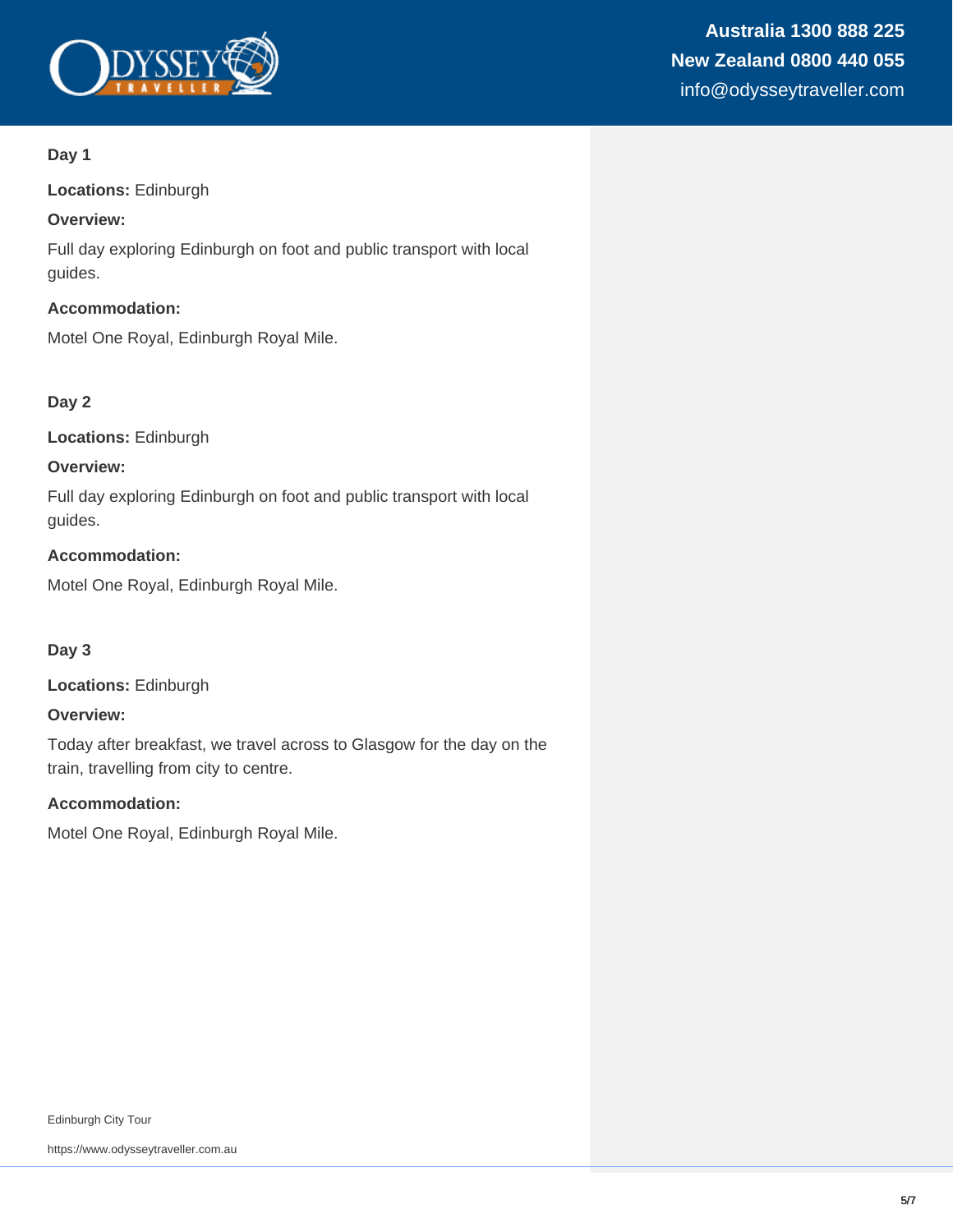

## **Australia 1300 888 225 New Zealand 0800 440 055** info@odysseytraveller.com

#### **Day 4**

**Locations:** Edinburgh

#### **Overview:**

Full day exploring Edinburgh on foot and public transport with local guides.

**Accommodation:** Motel One Royal, Edinburgh Royal Mile.

#### **Day 5**

**Locations:** Edinburgh **Overview:** Tour concludes after breakfast.

## **Inclusions / Exclusions**

#### **What's included in our Tour**

- 5 nights of hotel accommodation.
- 5 breakfasts and 2 dinners.
- All entry fees and services of local expert/guide where relevant.
- Services of a Tour Leader for the duration of tour.
- Gratuities and necessary tips.
- Detailed preparatory information.

#### **What's not included in our Tour**

- Comprehensive travel insurance.
- Return economy class international airfare and departure taxes.
- Items of a personal nature, such as telephone calls and laundry.
- Porterage.

Edinburgh City Tour